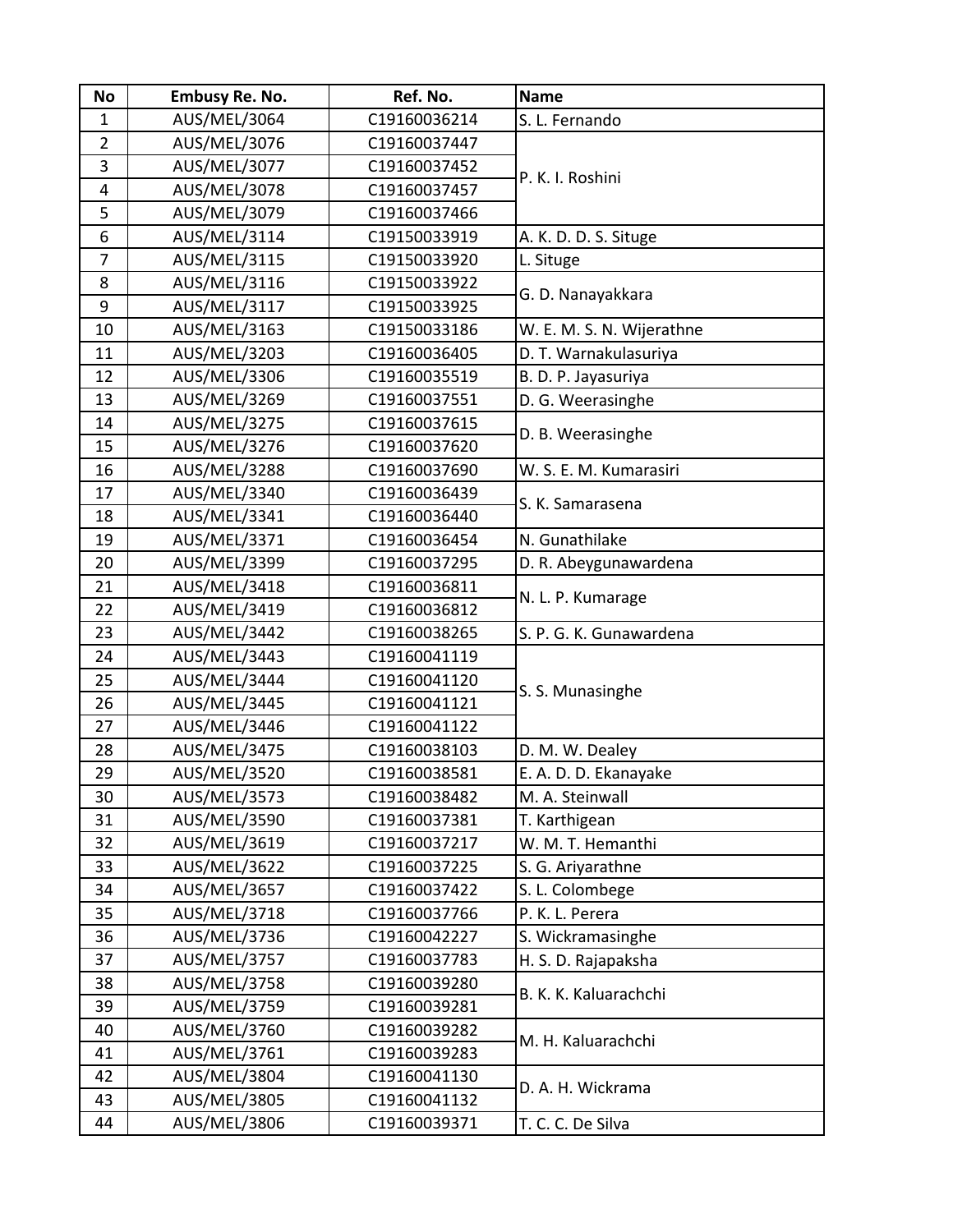| <b>No</b> | Embusy Re. No. | Ref. No.     | <b>Name</b>             |
|-----------|----------------|--------------|-------------------------|
| 45        | AUS/MEL/3831   | C19160039284 | D. L. Lokuge            |
| 46        | AUS/MEL/3832   | C19160039285 |                         |
| 47        | AUS/MEL/3833   | C19160039286 | D. A. P. Fernando       |
| 48        | AUS/MEL/3834   | C19160039287 |                         |
| 49        | AUS/MEL/3835   | C19160041358 | G. R. De Mel            |
| 50        | AUS/MEL/3849   | C19160039301 | M. U. A. Hathy          |
| 51        | AUS/MEL/3858   | C19160041128 | M. B. Jayawardena       |
| 52        | AUS/MEL/3859   | C19160041129 |                         |
| 53        | AUS/MEL/3883   | C19160039340 | E. S. Fernando          |
| 54        | AUS/MEL/3884   | C19160044747 | V. R. K. Hettiarachchi  |
| 55        | AUS/MEL/3885   | C19160044748 |                         |
| 56        | AUS/MEL/3920   | C19160039433 | V. R. Pallett           |
| 57        | AUS/MEL/3943   | C19160039503 | G. S. Bodahennadige     |
| 58        | AUS/MEL/3944   | C19160039504 |                         |
| 59        | AUS/MEL/4012   | C19160042366 |                         |
| 60        | AUS/MEL/4013   | C19160042367 | U. J. R. Rajakaruna     |
| 61        | AUS/MEL/4014   | C19160042368 |                         |
| 62        | AUS/MEL/4026   | C19160041351 | S. D. Cabral            |
| 63        | AUS/MEL/4065   | C19160041619 | M. S. Warnakula         |
| 64        | AUS/MEL/4066   | C19160041624 |                         |
| 65        | AUS/MEL/4083   | C19160042382 |                         |
| 66        | AUS/MEL/4084   | C19160042383 | R. Wickramanayake       |
| 67        | AUS/MEL/4085   | C19160042384 |                         |
| 68        | AUS/MEL/4118   | C19160043606 |                         |
| 69        | AUS/MEL/4119   | C19160043607 | G. M. D. Chinthaka      |
| 70        | AUS/MEL/4120   | C19160043608 |                         |
| 71        | AUS/MEL/4281   | C19160043775 |                         |
| 72        | AUS/MEL/4282   | C19160043777 | D. V. P. I. Silva       |
| 73        | AUS/MEL/4283   | C19160043779 |                         |
| 74        | AUS/MEL/4327   | C19160044454 | S. Balaratnam           |
| 75        | AUS/MEL/4355   | C19160044508 |                         |
| 76        | AUS/MEL/4354   | C19160044507 | T. M. M. Jamion         |
| 77        | AUS/MEL/4356   | C19160044509 |                         |
| 78        | AUS/MEL/4357   | C19160044511 |                         |
| 79        | AUS/MEL/4378   | C19160042234 | K. A. D. D. S. Jayasena |
| 80        | AUS/MEL/4411   | C19160044624 | M. T. W. L. Perera      |
| 81        | AUS/MEL/4416   | C19160044649 | P. C. D. Jayasekara     |
| 82        | AUS/MEL/4417   | C19160044651 |                         |
| 83        | AUS/MEL/4470   | C19160044835 | I. H. K. Amanda         |
| 84        | AUS/MEL/4471   | C19160044838 | M. N. I. Hewage         |
| 85        | AUS/MEL/4476   | C19160044850 | L. P. Bimal             |
| 86        | AUS/MEL/4477   | C19160044852 |                         |
| 87        | AUS/MEL/4478   | C19160044853 |                         |
| 88        | AUS/MEL/4479   | C19160044855 |                         |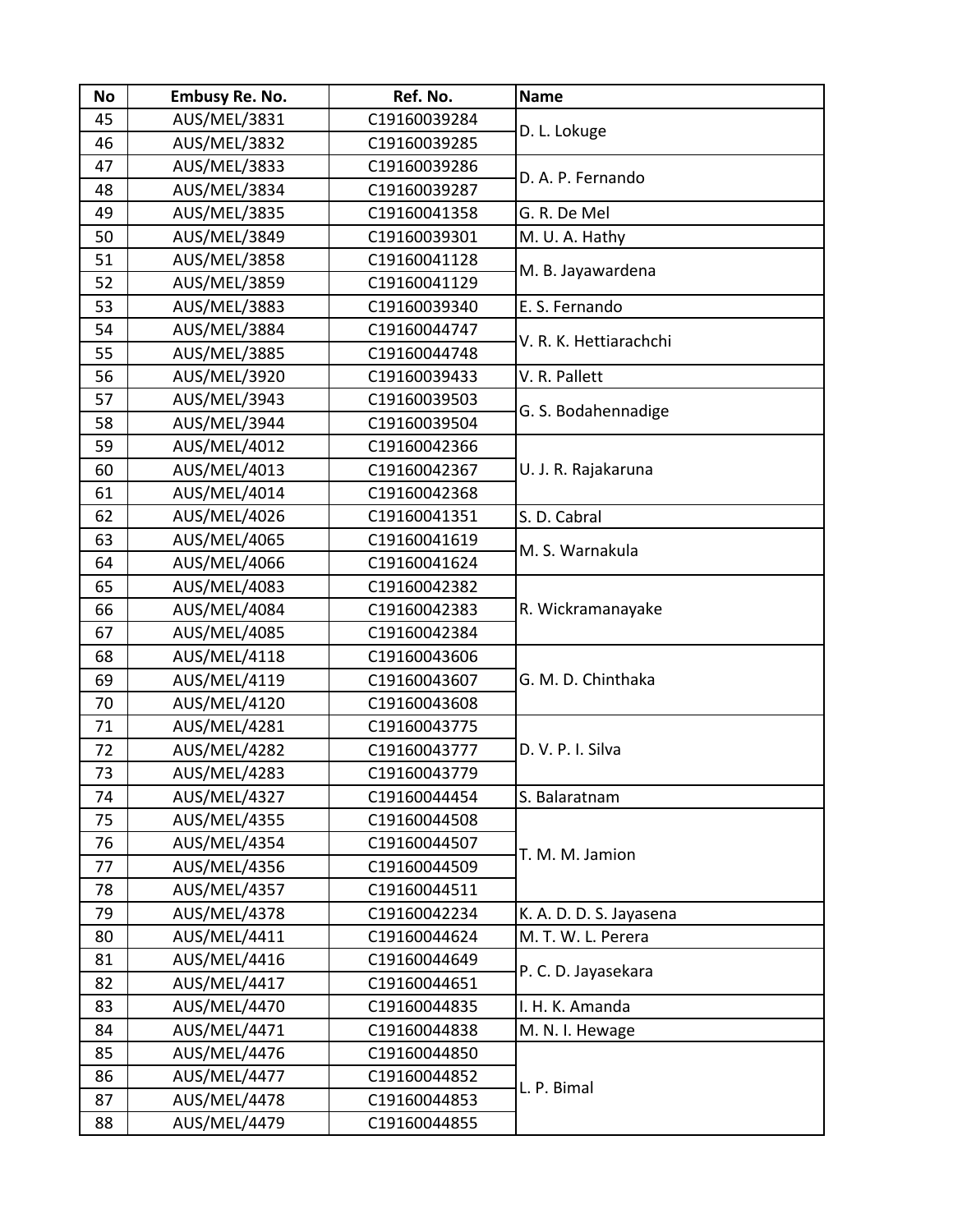| <b>No</b> | <b>Embusy Re. No.</b> | Ref. No.     | <b>Name</b>                  |
|-----------|-----------------------|--------------|------------------------------|
| 89        | AUS/MEL/4504          | C19160044915 | T. Y. Kulatunga              |
| 90        | <b>AUS/MEL/4515</b>   | C19160044921 | H. P. M. P. Hewawasam        |
| 91        | AUS/MEL/4534          | C19160044876 | S. V. W. Gankanda            |
| 92        | <b>AUS/MEL/4535</b>   | C19160044879 |                              |
| 93        | AUS/MEL/4556          | C19160044889 | D. G. S. Wijesinghe          |
| 94        | <b>AUS/MEL/4557</b>   | C19160044893 | W. G. D. K. T. Nawaratne     |
| 95        | AUS/MEL/4617          | C19160044935 |                              |
| 96        | AUS/MEL/4618          | C19160044936 | T. Gunasekara                |
| 97        | AUS/MEL/4619          | C19160044938 |                              |
| 98        | AUS/MEL/4626          | C19160044894 |                              |
| 99        | AUS/MEL/4627          | C19160044896 | P. K. Lokuhewa               |
| 100       | AUS/MEL/4628          | C19160044899 |                              |
| 101       | AUS/MEL/4633          | C19160044911 | A. A. K. L. R. D. Amaratunga |
| 102       | AUS/MEL/4673          | C19160045728 | D. I. N. Fernando            |
| 103       | AUS/MEL/4674          | C19160045729 |                              |
| 104       | AUS/MEL/4702          | C19160046178 | T. P. Kathaluwage            |
| 105       | AUS/MEL/4710          | C19160046188 | R. Bulner                    |
| 106       | AUS/MEL/4731          | C19160046226 |                              |
| 107       | AUS/MEL/4732          | C19160046227 | A. L. J. S. Jayasekara       |
| 108       | AUS/MEL/4733          | C19160046228 |                              |
| 109       | AUS/MEL/4752          | C19160046328 |                              |
| 110       | <b>AUS/MEL/4753</b>   | C19160046330 | P. J. M. Peiris              |
| 111       | AUS/MEL/4754          | C19160046332 |                              |
| 112       | AUS/MEL/4755          | C19160046334 |                              |
| 113       | AUS/MEL/4756          | C19160046336 | D. S. K. Weerasinghe         |
| 114       | AUS/MEL/4757          | C19160046337 |                              |
| 115       | <b>AUS/MEL/4782</b>   | C19160046377 |                              |
| 116       | AUS/MEL/4783          | C19160046378 | L. Senevirathne              |
| 117       | AUS/MEL/4784          | C19160046379 |                              |
| 118       | AUS/MEL/4785          | C19160046380 |                              |
| 119       | <b>AUS/MEL/4812</b>   | C19160046820 | A. K. Jayawardene            |
| 120       | AUS/MEL/4813          | C19160046821 |                              |
| 121       | AUS/MEL/4814          | C19160046824 |                              |
| 122       | AUS/MEL/4815          | C19160046825 |                              |
| 123       | AUS/MEL/4833          | C19160046946 |                              |
| 124       | AUS/MEL/4834          | C19160046948 | C. S. Sirimanna              |
| 125       | AUS/MEL/4835          | C19160046951 |                              |
| 126       | AUS/MEL/4836          | C19160046952 |                              |
| 127       | AUS/MEL/4859          | C19160046963 | C. D. Nonis                  |
| 128       | AUS/MEL/4896          | C19160047078 | D. H. M. L. Dasanayake       |
| 129       | <b>AUS/MEL/4897</b>   | C19160047079 |                              |
| 130       | AUS/MEL/4898          | C19160047080 |                              |
| 131       | AUS/MEL/4899          | C19160047081 |                              |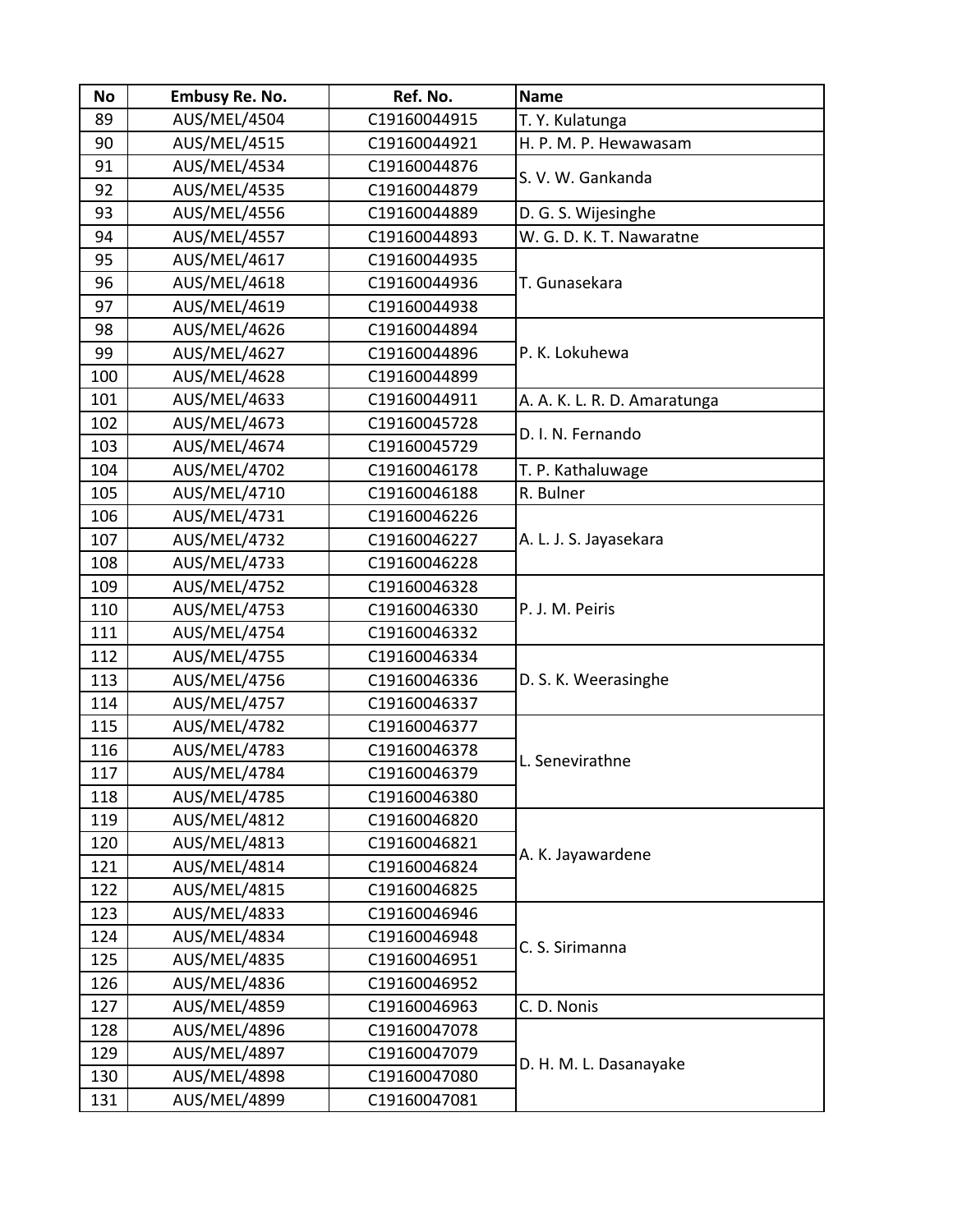| <b>No</b> | <b>Embusy Re. No.</b> | Ref. No.     | <b>Name</b>                 |
|-----------|-----------------------|--------------|-----------------------------|
| 132       | AUS/MEL/4901          | C19160047104 |                             |
| 133       | AUS/MEL/4902          | C19160047105 | S. A. Piyasena              |
| 134       | AUS/MEL/4903          | C19160047106 |                             |
| 135       | AUS/MEL/4933          | C19160047476 | K. A. C. K. Manel           |
| 136       | <b>AUS/MEL/4938</b>   | C19160047746 | B. M. D. Dharmasena         |
| 137       | AUS/MEL/4948          | C19160047500 | T. B. R. P. De Silva        |
| 138       | AUS/MEL/4969          | C19160048125 | D. M. A. K. Dissanayake     |
| 139       | AUS/MEL/4970          | C19160048126 |                             |
| 140       | <b>AUS/MEL/4978</b>   | C19160047587 |                             |
| 141       | AUS/MEL/4979          | C19160047588 | H. P. O. C. Pathirana       |
| 142       | AUS/MEL/4980          | C19160047589 |                             |
| 143       | AUS/MEL/5009          | C19160048330 | C. S. Dharmadasa            |
| 144       | AUS/MEL/5010          | C19160048333 |                             |
| 145       | AUS/MEL/5017          | C19160048365 | F. C. S. R. Ponweera        |
| 146       | AUS/MEL/5018          | C19160048366 |                             |
| 147       | AUS/MEL/5019          | C19160048367 | K. B. Kaluthanthiri         |
| 148       | AUS/MEL/5020          | C19160048368 |                             |
| 149       | AUS/MEL/5021          | C19160048369 | D. N. M. Waduge             |
| 150       | AUS/MEL/5026          | C19160048377 | R. G. Mahendra              |
| 151       | AUS/MEL/5044          | C19160048402 | S. U. Wijesiri              |
| 152       | AUS/MEL/5046          | C19160048404 | A. G. T. Kalyani            |
| 153       | AUS/MEL/5047          | C19160048406 | N. U. W. Destiny            |
| 154       | AUS/MEL/5052          | C19160048413 |                             |
| 155       | AUS/MEL/5053          | C19160048414 | K. M. G. W. S. P. Abeyratne |
| 156       | AUS/MEL/5054          | C19160048415 |                             |
| 157       | AUS/MEL/5105          | C19160048585 | S. P. Ranasingha            |
| 158       | <b>AUS/MEL/5112</b>   | C19160048625 | H. J. A. Mendis             |
| 159       | AUS/MEL/5131          | C19160048678 | D. S. Elayaperuma           |
| 160       | AUS/MEL/5140          | C19160048684 |                             |
| 161       | AUS/MEL/5141          | C19160048686 | A. S. Bokalawela            |
| 162       | AUS/MEL/5142          | C19160048688 |                             |
| 163       | AUS/MEL/5150          | C19160048710 |                             |
| 164       | AUS/MEL/5151          | C19160048716 |                             |
| 165       | <b>AUS/MEL/5152</b>   | C19160048717 | M. F. F. Ishra              |
| 166       | AUS/MEL/5153          | C19160048718 |                             |
| 167       | AUS/MEL/5154          | C19160048719 |                             |
| 168       | AUS/MEL/5159          | C19160048920 | M. R. Cooray                |
| 169       | AUS/MEL/5168          | C19160048927 | D. D. M. P. Rupasinghe      |
| 170       | AUS/MEL/5177          | C19160048956 | R. B. Jeyaraj               |
| 171       | AUS/MEL/5187          | C19160048973 |                             |
| 172       | AUS/MEL/5189          | C19160048974 | M. S. M. Naleem             |
| 173       | AUS/MEL/5190          | C19160048975 |                             |
| 174       | AUS/MEL/5195          | C19160048985 | N. A. Jayawardena           |